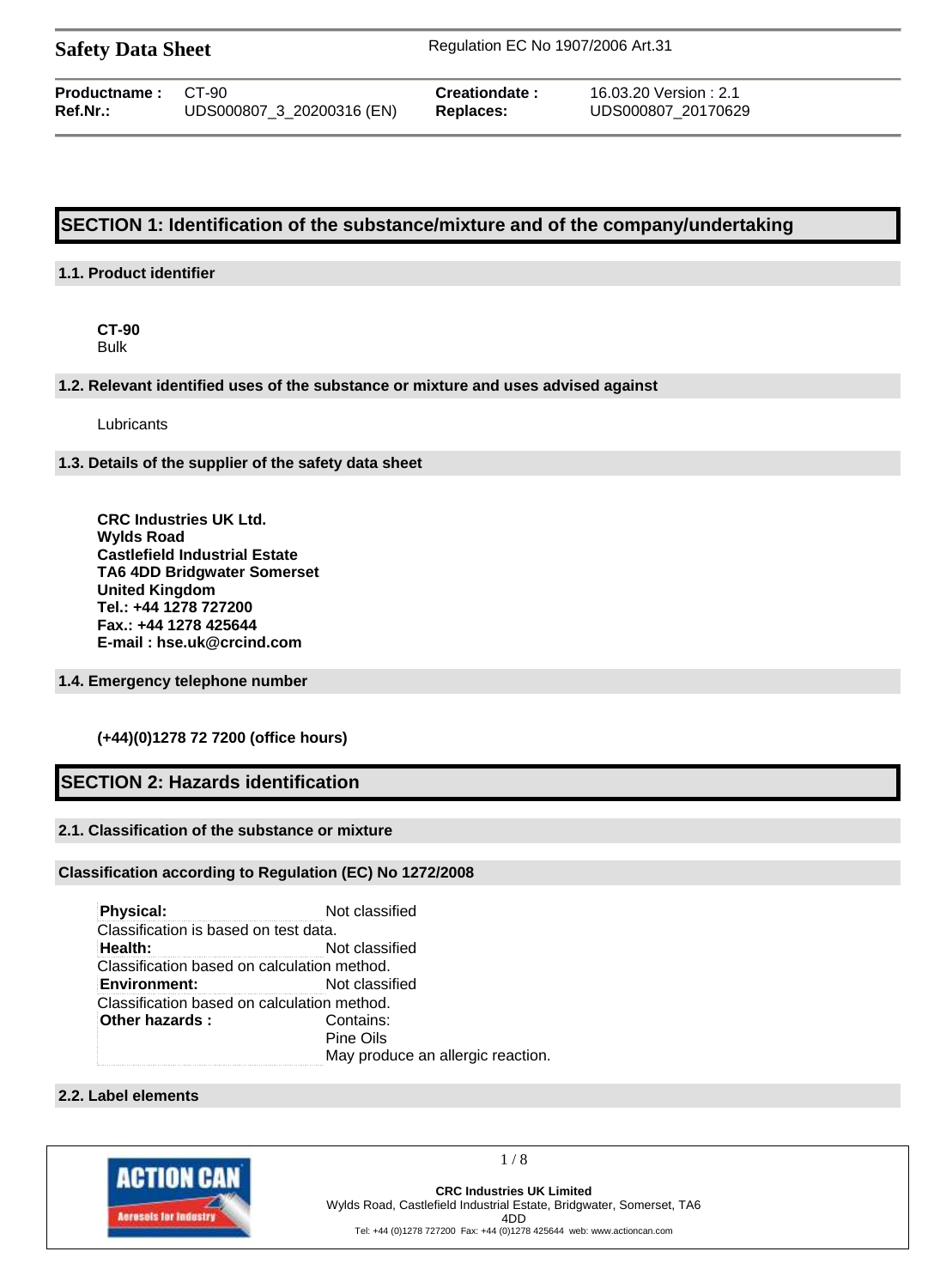| <b>Safety Data Sheet</b> |                           | Regulation EC No 1907/2006 Art.31 |                       |  |
|--------------------------|---------------------------|-----------------------------------|-----------------------|--|
| Productname:             | C.T-90                    | Creationdate:                     | 16.03.20 Version: 2.1 |  |
| Ref.Nr.:                 | UDS000807_3_20200316 (EN) | <b>Replaces:</b>                  | UDS000807 20170629    |  |

## **Labelling according to Regulation (EC) No 1272/2008**

| None                                |                                                                                 |
|-------------------------------------|---------------------------------------------------------------------------------|
| Precautionary statement(s):         | P102: Keep out of reach of children.                                            |
|                                     | P501-2 : Dispose of contents/container to an authorised waste collection point. |
| Supplemental Hazard<br>information: | Contains:                                                                       |
|                                     | Pine Oils                                                                       |
|                                     | May produce an allergic reaction.                                               |

## **2.3. Other hazards**

No information available

# **SECTION 3: Composition/information on ingredients**

## **3.1. Substances**

Not applicable.

# **3.2. Mixtures**

| <b>Registration</b><br>number                                                    | CAS-<br>nr.      |                                                |       |                                                                                               |                                                | <b>Notes</b>                                      |
|----------------------------------------------------------------------------------|------------------|------------------------------------------------|-------|-----------------------------------------------------------------------------------------------|------------------------------------------------|---------------------------------------------------|
| $ 01 -$<br>2119489287-<br>22                                                     | 64742-<br>$57-0$ | $265 -$                                        |       |                                                                                               |                                                |                                                   |
|                                                                                  |                  |                                                | $<$ 1 | Flam. Lig. 3, Eye Irrit. 2, Skin<br>Irrit. 2, Skin Sens. 1, Asp.<br>Tox. 1, Aquatic Chronic 2 | H226, H319, H315, H317, H304, H411             |                                                   |
| <b>Explanation notes</b>                                                         |                  |                                                |       |                                                                                               |                                                |                                                   |
| L: not classified as carcinogen, less than 3% DMSO extract as measured by IP 346 |                  |                                                |       |                                                                                               |                                                |                                                   |
|                                                                                  |                  | $(*)$ Exploration phrases : see chapter $16$ ) |       |                                                                                               | EC-nr $_{0/2}$ <sup>W/W</sup><br>$160-8$ $1-5$ | <b>Hazard Class and Category Hazard statement</b> |

(\* Explanation phrases : see chapter 16)

# **SECTION 4: First aid measures**

# **4.1. Description of first aid measures**

| <b>Contact with eyes:</b> | If substance has got into eyes, immediately wash out with plenty of water for<br>several minutes<br>Seek medical attention if irritation persists |
|---------------------------|---------------------------------------------------------------------------------------------------------------------------------------------------|
| Contact with skin:        | Wash with water and soap.<br>Seek medical attention if irritation persists                                                                        |
| Inhalation:               | Fresh air, keep warm and at rest.<br>Seek medical attention if ill effects occur                                                                  |
| Ingestion:                | If swallowed do not induce vomiting<br>Seek medical advice                                                                                        |



 $2/8$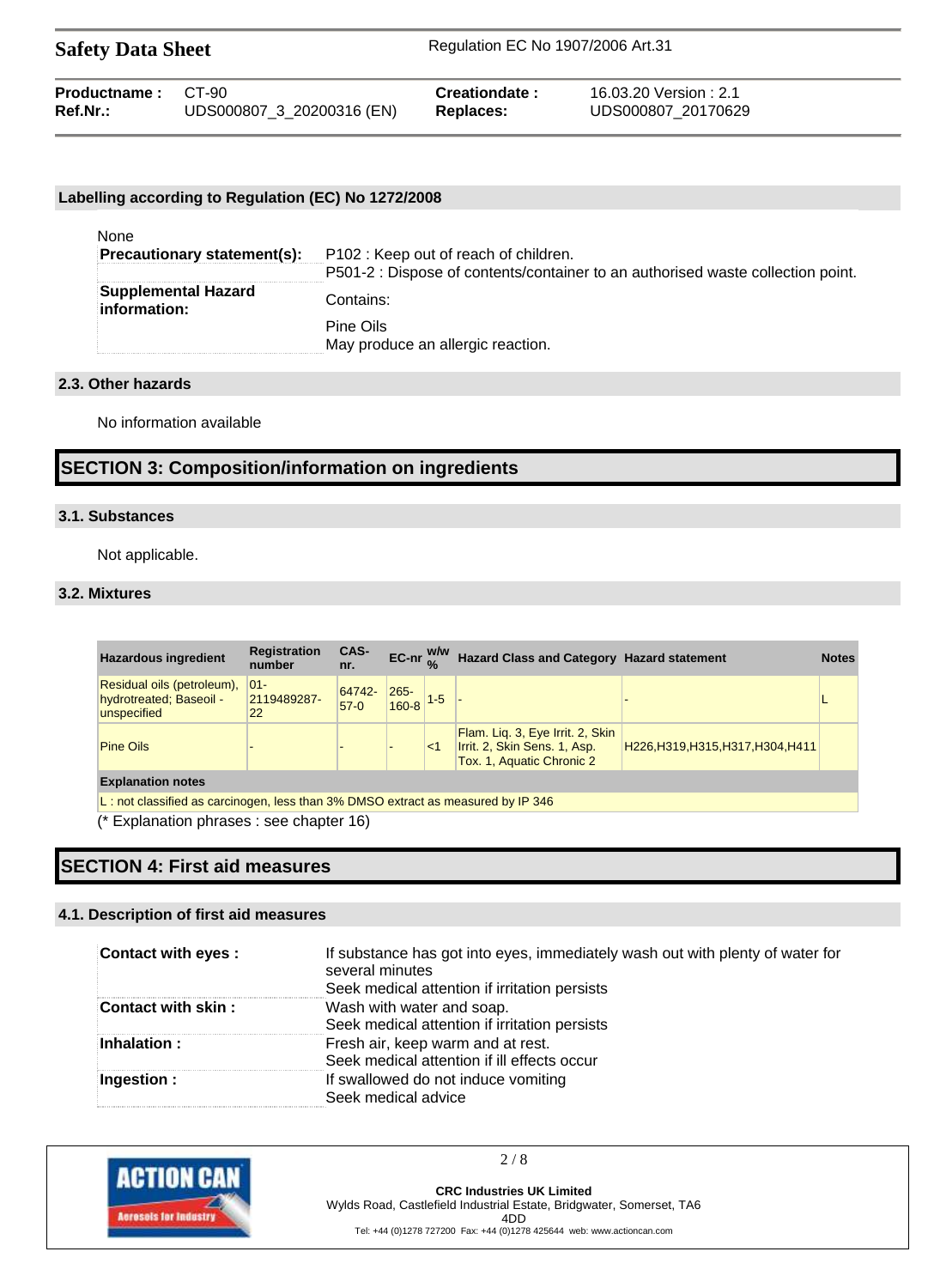| <b>Safety Data Sheet</b> |                           | Regulation EC No 1907/2006 Art.31 |                       |  |
|--------------------------|---------------------------|-----------------------------------|-----------------------|--|
| Productname:             | CT-90                     | <b>Creationdate:</b>              | 16.03.20 Version: 2.1 |  |
| Ref.Nr.:                 | UDS000807_3_20200316 (EN) | <b>Replaces:</b>                  | UDS000807 20170629    |  |

## **4.2. Most important symptoms and effects, both acute and delayed**

| Inhalation :         | Inhalation of solvent vapours may give rise to nausea, headaches and<br>dizziness        |
|----------------------|------------------------------------------------------------------------------------------|
| Ingestion :          | May cause gastrointestinal disturbances                                                  |
| <b>Skin contact:</b> | May produce an allergic reaction.<br>May cause irritation.<br>Symptoms: redness and pain |
| Eye contact :        | May cause irritation.<br>Symptoms: redness and pain                                      |

#### **4.3. Indication of any immediate medical attention and special treatment needed**

| <b>General Advice:</b> | If you feel unwell, seek medical advice (show the label where possible |
|------------------------|------------------------------------------------------------------------|
|                        | If symptoms persist always call a doctor                               |

# **SECTION 5: Firefighting measures**

#### **5.1. Extinguishing media**

foam, carbon dioxide or dry agent

#### **5.2. Special hazards arising from the substance or mixture**

Forms hazardous decomposition products CO,CO2

#### **5.3. Advice for firefighters**

Keep container(s) exposed to fire cool, by spraying with water In case of fire, do not breathe fumes

# **SECTION 6: Accidental release measures**

#### **6.1. Personal precautions, protective equipment and emergency procedures**

Shut off all ignition sources Ensure adequate ventilation Wear suitable protective clothing including eye/face protection.

## **6.2. Environmental precautions**

Do not allow to enter public sewers and watercourses If polluted water reaches drainage systems or water courses, immediately inform appropriate authorities

### **6.3. Methods and material for containment and cleaning up**

Absorb spillage in suitable inert material



 $3/8$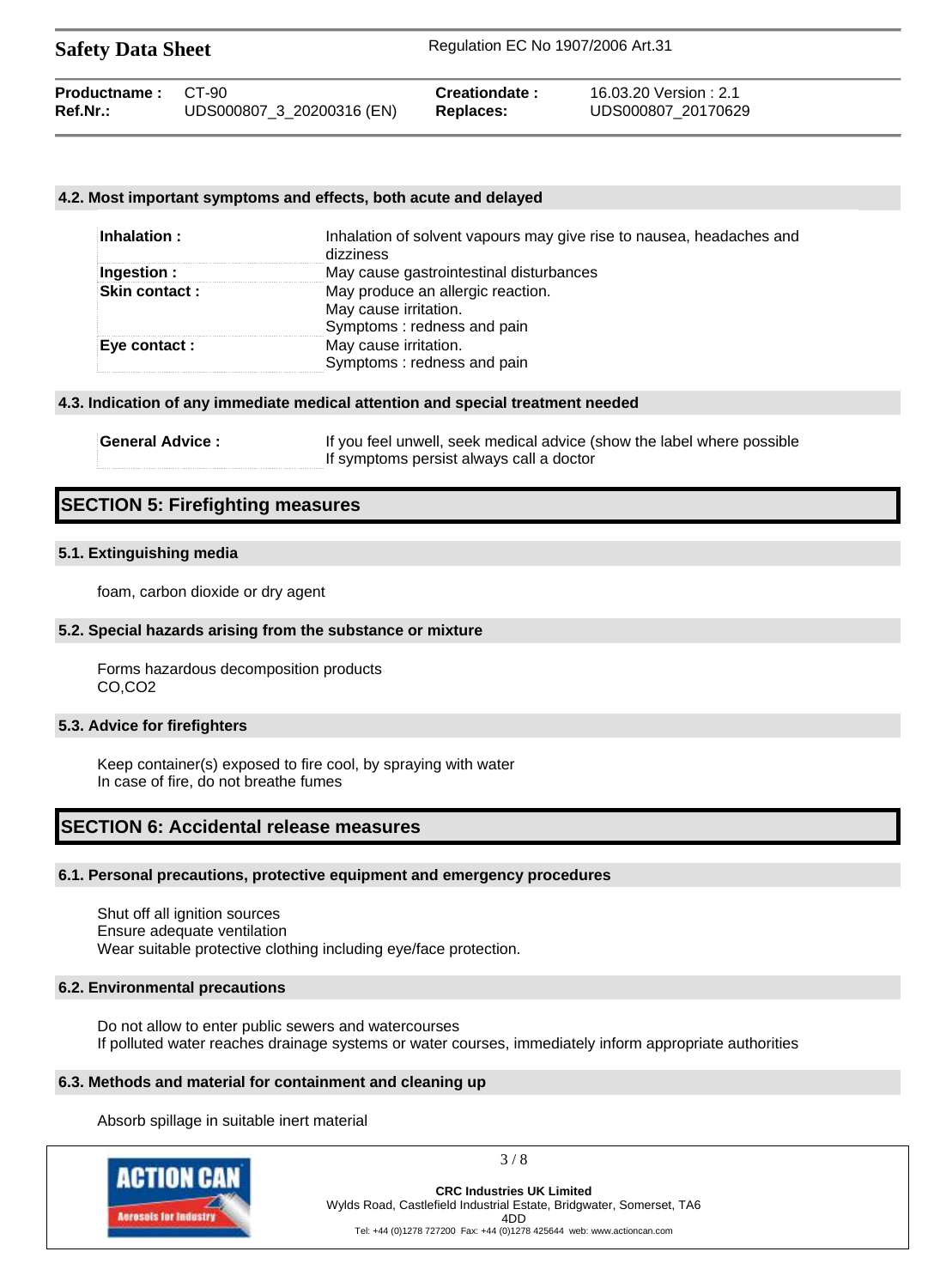| <b>Safety Data Sheet</b>  | Regulation EC No 1907/2006 Art.31             |
|---------------------------|-----------------------------------------------|
| <b>Productname:</b> CT-90 | 16.03.20 Version: 2.1<br><b>Creationdate:</b> |

**Ref.Nr.:** UDS000807\_3\_20200316 (EN) **Replaces:** UDS000807\_20170629

#### **6.4. Reference to other sections**

For further information see section 8

# **SECTION 7: Handling and storage**

#### **7.1. Precautions for safe handling**

Use only in well ventilated areas Avoid contact with skin and eyes. Wash thoroughly after use Wear protective gloves/protective clothing/eye protection/face protection.

## **7.2. Conditions for safe storage, including any incompatibilities**

Keep in a cool, dry, well ventilated place Keep out of reach of children.

# **7.3. Specific end use(s)**

Lubricants

# **SECTION 8: Exposure controls/personal protection**

#### **8.1. Control parameters**

## **Exposure limits :**

No information available

## **8.2. Exposure controls**

| <b>Control procedures:</b>          | Ensure adequate ventilation                                                                                                                                                                                                                                                                               |
|-------------------------------------|-----------------------------------------------------------------------------------------------------------------------------------------------------------------------------------------------------------------------------------------------------------------------------------------------------------|
| <b>Personal protection:</b>         | Take precautions to avoid contact with skin and eyes when handling the<br>product.                                                                                                                                                                                                                        |
|                                     | It is good practice to wear gloves and to provide adequate ventilation<br>whenever using the product.                                                                                                                                                                                                     |
|                                     | In all cases handle and use the product in accordance with good industrial<br>hygiene practices.                                                                                                                                                                                                          |
| $i$ nhalation :                     | In case of insufficient ventilation, wear suitable respiratory equipment.                                                                                                                                                                                                                                 |
| recommended respiratory protection: | Air purifying respirator equiped with ABEK type cartridge                                                                                                                                                                                                                                                 |
| hands and skin:                     | For accidental contact the use of disposable gloves should be sufficient<br>provided they are changed immediately after a splash or spill may occur. If<br>intentional contact is expected reusable gloves should be used with a<br>breakthrough time greater than the total duration of the product use. |
| Recommended gloves:                 | <b>Nitrile</b>                                                                                                                                                                                                                                                                                            |



 $4/8$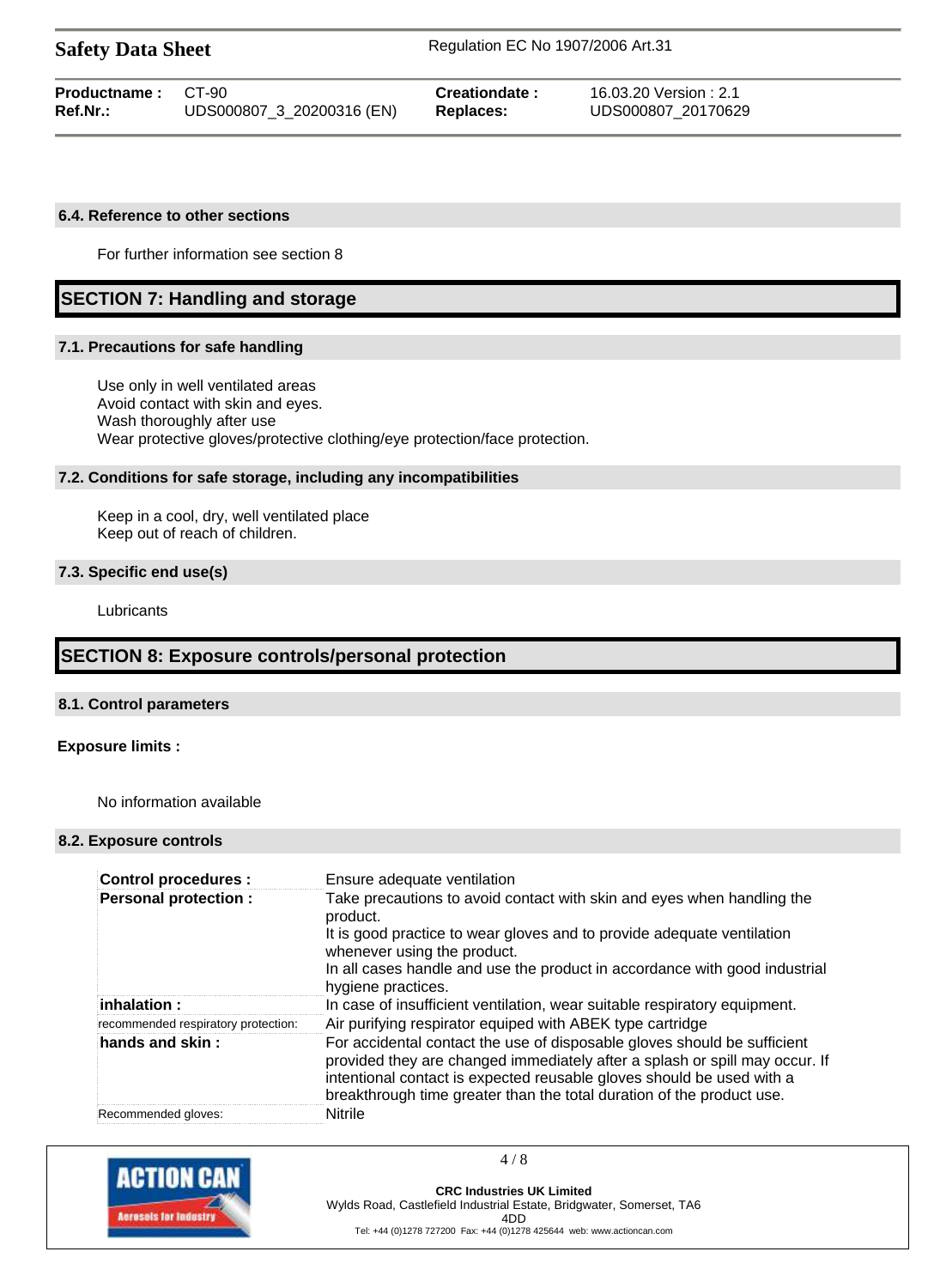Safety Data Sheet Regulation EC No 1907/2006 Art.31

| <b>Productname: CT-90</b> | UDS000807_3_20200316 (EN) | Creationdate:    | 16.03.20 Version : 2.1 |
|---------------------------|---------------------------|------------------|------------------------|
| Ref.Nr.:                  |                           | <b>Replaces:</b> | UDS000807 20170629     |
|                           |                           |                  |                        |

**eyes :** Wear safety eyewear according to EN 166.

# **SECTION 9: Physical and chemical properties**

# **9.1. Information on basic physical and chemical properties**

| Appearance : physical state :                         | Paste.             |
|-------------------------------------------------------|--------------------|
| colour :                                              | Brown.             |
| odour :                                               | Pine.              |
| pH :                                                  | Not applicable.    |
| <b>Boiling point/range:</b>                           | Not applicable.    |
| Flash point:                                          | Not available.     |
| <b>Evaporation rate:</b>                              | Not available.     |
| <b>Explosion limits: upper limit:</b> Not applicable. |                    |
| lower limit:                                          | Not applicable.    |
| Vapour pressure :                                     | Not available.     |
| <b>Relative density:</b>                              | Not available.     |
| Solubility in water:                                  | Insoluble in water |
| Auto-ignition:                                        | Not available.     |
| <b>Viscositv :</b>                                    | Not available.     |

# **9.2. Other information**

# **SECTION 10: Stability and reactivity**

# **10.1. Reactivity**

No hazardous reactions known if used for its intended purpose

# **10.2. Chemical stability**

Stable

## **10.3. Possibility of hazardous reactions**

No hazardous reactions known if used for its intended purpose

## **10.4. Conditions to avoid**

Avoid overheating

## **10.5. Incompatible materials**

Strong oxidising agent

# **10.6. Hazardous decomposition products**



5 / 8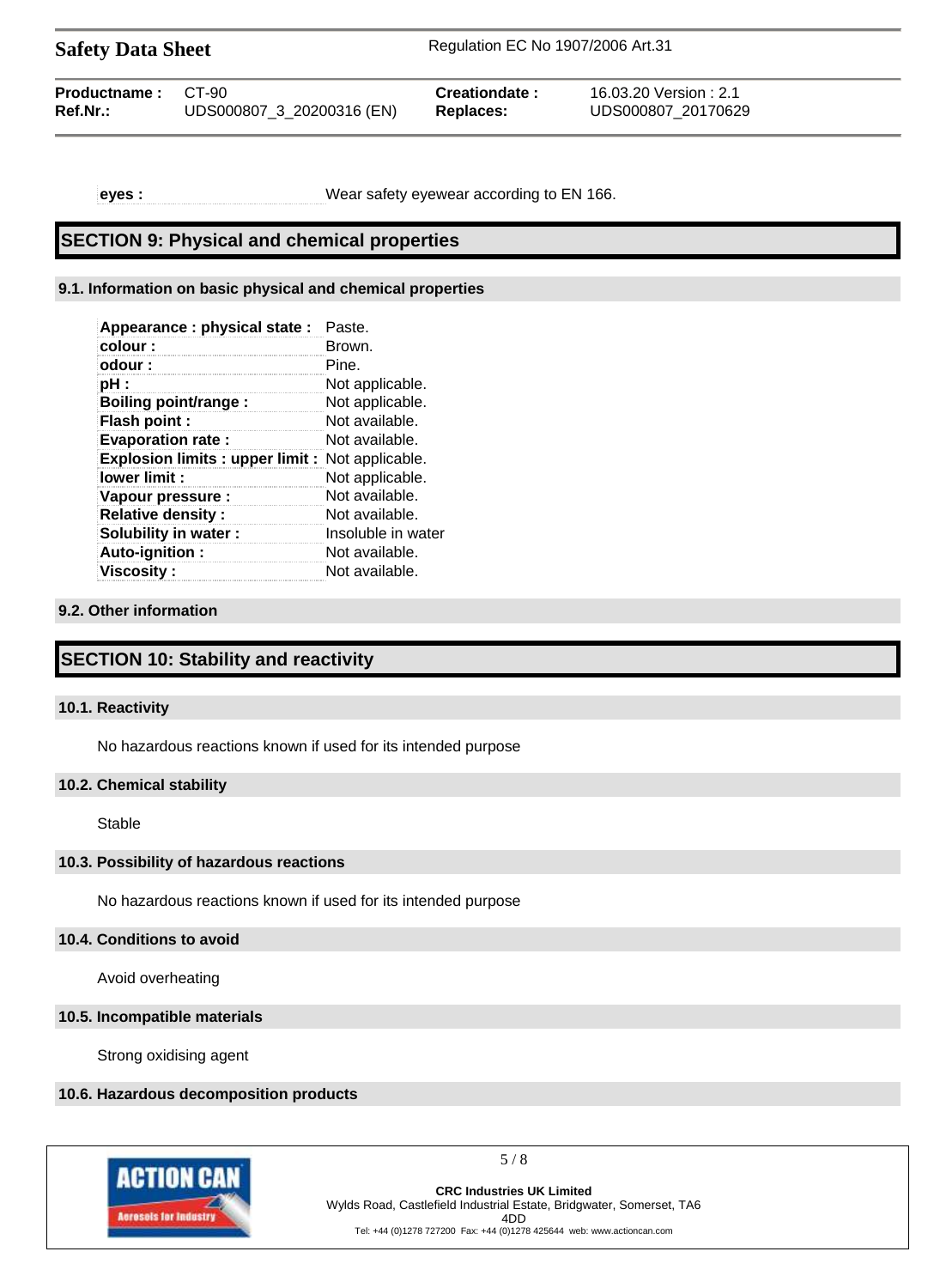Safety Data Sheet Regulation EC No 1907/2006 Art.31

| <b>Productname: CT-90</b> |                           | Creationdate: | 16.03.20 Version : 2.1 |
|---------------------------|---------------------------|---------------|------------------------|
| Ref.Nr.:                  | UDS000807 3 20200316 (EN) | Replaces:     | UDS000807 20170629     |

CO,CO2

# **SECTION 11: Toxicological information**

## **11.1. Information on toxicological effects**

| acute toxicity:                       | based on available data the classification criteria are not met                                |
|---------------------------------------|------------------------------------------------------------------------------------------------|
| skin corrosion/irritation:            | based on available data the classification criteria are not met                                |
|                                       | serious eye damage/irritation: based on available data the classification criteria are not met |
| respiratory or skin<br>sensitisation: | based on available data the classification criteria are not met                                |
| germ cell mutagenicity:               | based on available data the classification criteria are not met                                |
| carcinogenicity:                      | based on available data the classification criteria are not met                                |
| toxicity for reproduction:            | based on available data the classification criteria are not met                                |
| <b>STOT-single exposure:</b>          | based on available data the classification criteria are not met                                |
| <b>STOT repeated exposure:</b>        | based on available data the classification criteria are not met                                |
| aspiration hazard:                    | based on available data the classification criteria are not met                                |

**Information on likely routes of exposure:**

| $\blacksquare$ Inhalation :                            | Inhalation of solvent vapours may give rise to nausea, headaches and<br>dizziness |
|--------------------------------------------------------|-----------------------------------------------------------------------------------|
| Ingestion :<br>May cause gastrointestinal disturbances |                                                                                   |
| <b>Skin contact :</b>                                  | May cause irritation.                                                             |
|                                                        | May produce an allergic reaction.                                                 |
| $\mathsf{Eve}$ contact :                               | May cause irritation.                                                             |

# **Toxicological data :**

No information available

# **SECTION 12: Ecological information**

## **12.1. Toxicity**

Not classified

## **Ecotoxicological data:**

No information available No information available

# **12.2. Persistence and degradability**

No information available



6 / 8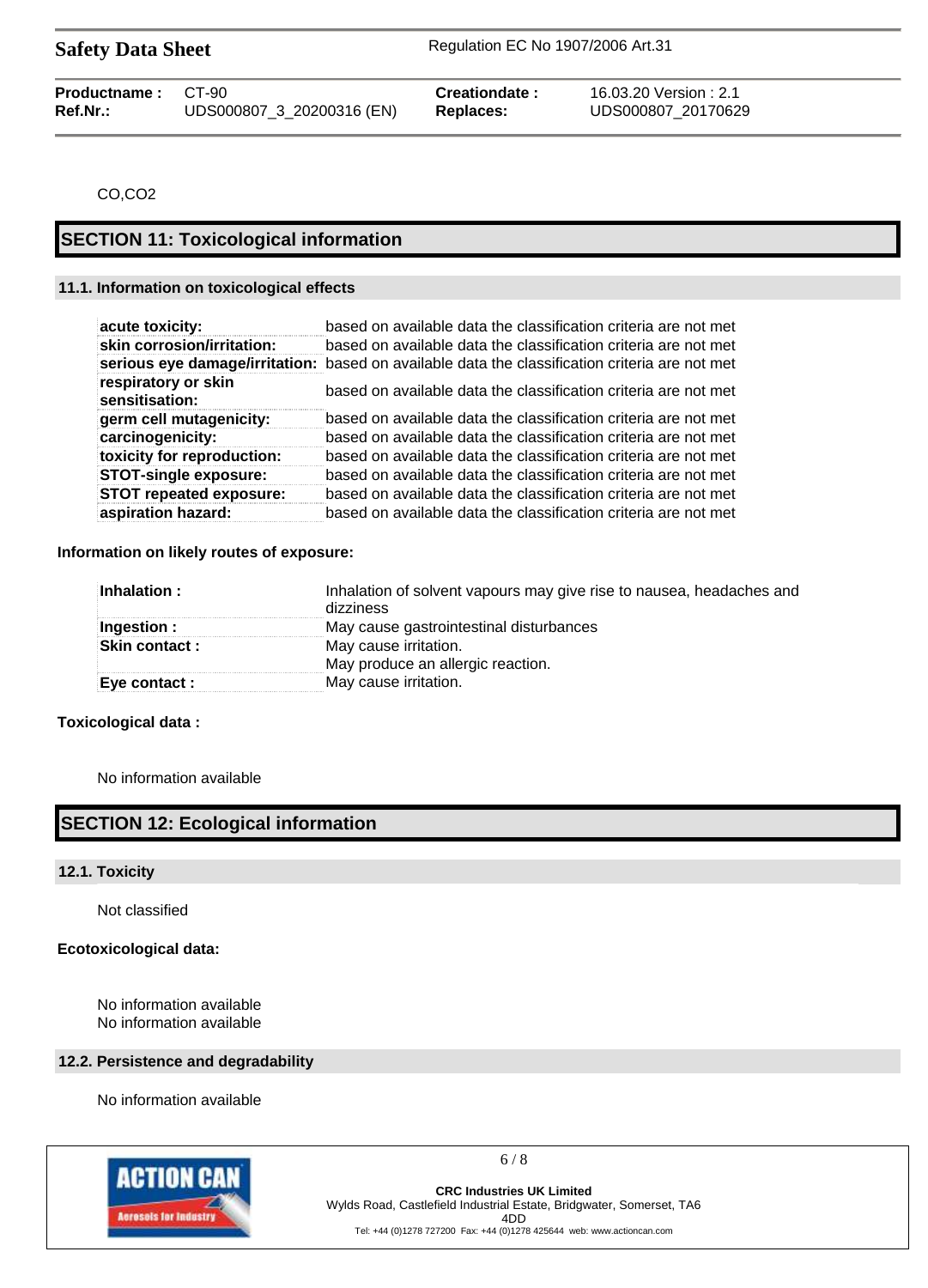| <b>Safety Data Sheet</b> |                           | Regulation EC No 1907/2006 Art.31 |                       |  |
|--------------------------|---------------------------|-----------------------------------|-----------------------|--|
| Productname:             | C.T-90                    | Creationdate:                     | 16.03.20 Version: 2.1 |  |
| <b>Ref.Nr.:</b>          | UDS000807_3_20200316 (EN) | Replaces:                         | UDS000807 20170629    |  |

## **12.3. Bioaccumulative potential**

No information available

## **12.4. Mobility in soil**

Insoluble in water

## **12.5. Results of PBT and vPvB assessment**

No information available

## **12.6. Other adverse effects**

No information available

# **SECTION 13: Disposal considerations**

# **13.1. Waste treatment methods**

|                        | Do not discharge into drains or the environment, dispose to an authorised  |  |
|------------------------|----------------------------------------------------------------------------|--|
|                        | waste collection point.                                                    |  |
| National regulations : | Disposal should be in accordance with local, state or national legislation |  |

# **SECTION 14: Transport information**

| 14.1. UN number                                   |                                                                                                                                                                                                              |  |
|---------------------------------------------------|--------------------------------------------------------------------------------------------------------------------------------------------------------------------------------------------------------------|--|
| UN-number:                                        | Not classified as hazardous for transport                                                                                                                                                                    |  |
| 14.2. UN proper shipping name                     |                                                                                                                                                                                                              |  |
| Proper shipping name:                             | Not applicable.                                                                                                                                                                                              |  |
| 14.3. Transport hazard class(es)                  |                                                                                                                                                                                                              |  |
| Class:<br>ADR/RID - Classification code:          | Not applicable.<br>Not applicable.                                                                                                                                                                           |  |
| 14.4. Packing group                               |                                                                                                                                                                                                              |  |
| Packing group:                                    | Not applicable.                                                                                                                                                                                              |  |
| 14.5. Environmental hazards                       |                                                                                                                                                                                                              |  |
| ADR/RID - Environmentally<br>hazardous:           | <b>No</b>                                                                                                                                                                                                    |  |
| <b>ACTION CAN</b><br><b>Acresols for Industry</b> | 7/8<br><b>CRC Industries UK Limited</b><br>Wylds Road, Castlefield Industrial Estate, Bridgwater, Somerset, TA6<br>4D <sub>D</sub><br>Tel: +44 (0)1278 727200 Fax: +44 (0)1278 425644 web: www.actioncan.com |  |